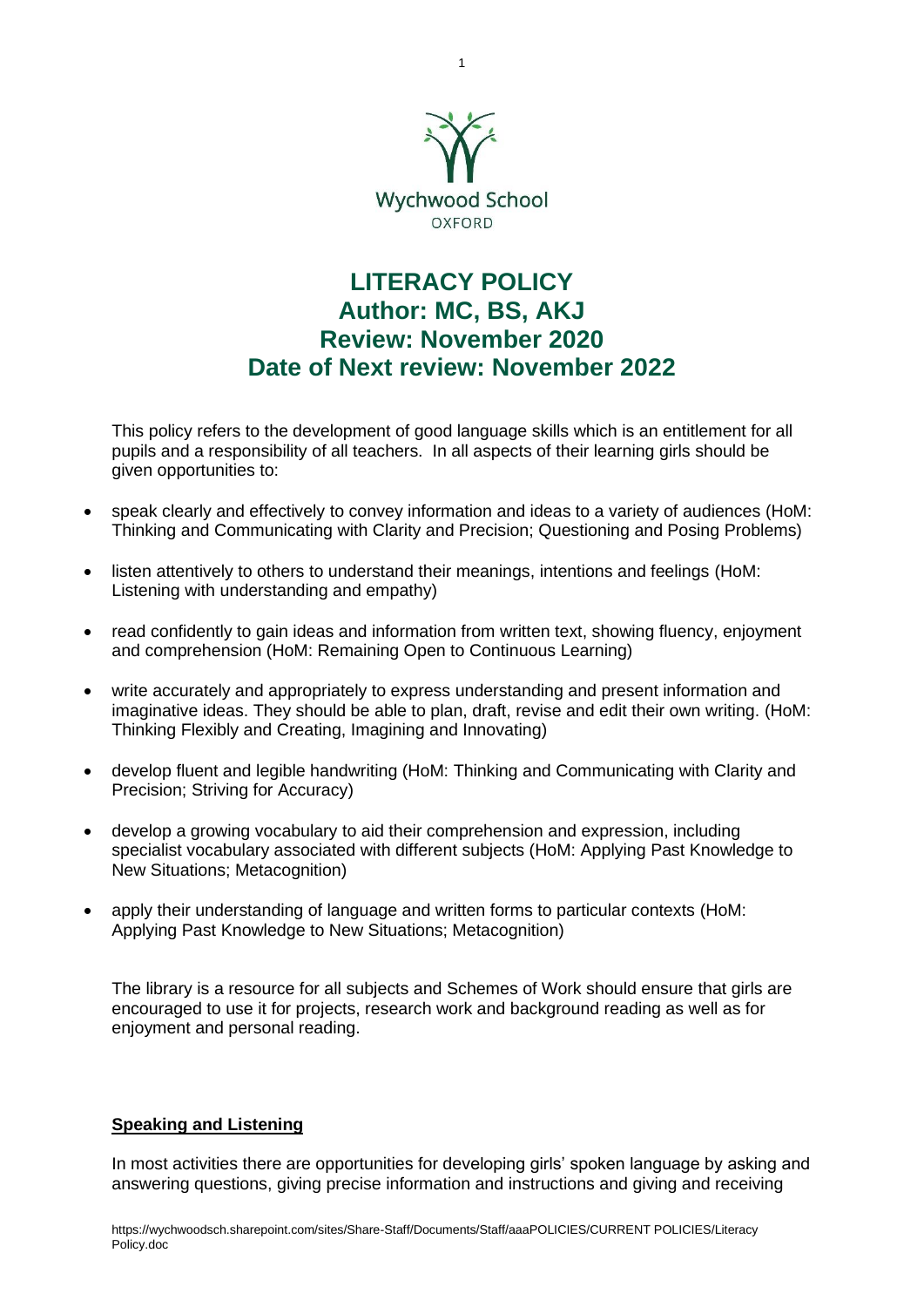explanations. They will speak and listen in classes and large and smaller groups and in individual conversation with their teachers.

School Assemblies, Celebration Day, Open Mornings and Evenings, Youth Speaks presentations, MUN and debating all enable girls to gain confidence and experience in speaking formally to audiences of adults and their peers.

In classroom discussion there should be appropriate conventions such as an awareness of the need for girls to listen attentively to each other and value others' contributions and opinions.

# **Reading**

Reading involves not just basic comprehension and reading for different purposes but also more specific skills such as skimming, scanning, selecting and collating information and evaluating how information is presented. Most subject areas will afford opportunities to develop these skills.

Standardised scores from Edinburgh Reading tests are available from the Director of Studies and staff may use such data to aid differentiation by reading speed and ability; sub-test scores may help to identify areas of weakness or skills to be revised or supported. Concerns arising from reading or comprehension difficulties should be referred to the SENDCo and copied to the Head of English.

## **Writing**

# **Spelling**

Girls should have their own spelling lists in planners and should know how to use the dictionaries and thesauruses in all teaching classrooms and in the library. Subject staff should provide clear spelling of any technical words, either on the board or by means of a subject-specific word list.

Correction of spelling may be selective to ensure that key words are learned. Spelling patterns should be reinforced by clear articulation of syllables and learned by the "look, say, cover, write, check" method.

#### Key Stage 3.

Words should be indicated with marginal annotation of Sp and corrected three times in a vertical column after the piece of work. Mnemonics may be helpful for recurrent mistakes.

#### GCSE and A Level.

Each girl should have a personal spelling sheet in the front of each subject file. Words marked with marginal annotation of Sp should be written once correctly on this sheet which will act as a personal dictionary for that subject, a list to be learned and also as a diagnostic aid to reveal any recurrent mistakes. Standardised sheets for all subjects will be produced by the English department. In the creative arts departments, spellings are corrected and correct spellings are required in all pieces of extended prose but they are not required in the sketchbooks.

#### **Handwriting**

Clear, comfortable and legible handwriting enables pupils to produce written work efficiently and effectively and also helps the retention and recall of words in reading and spelling. Girls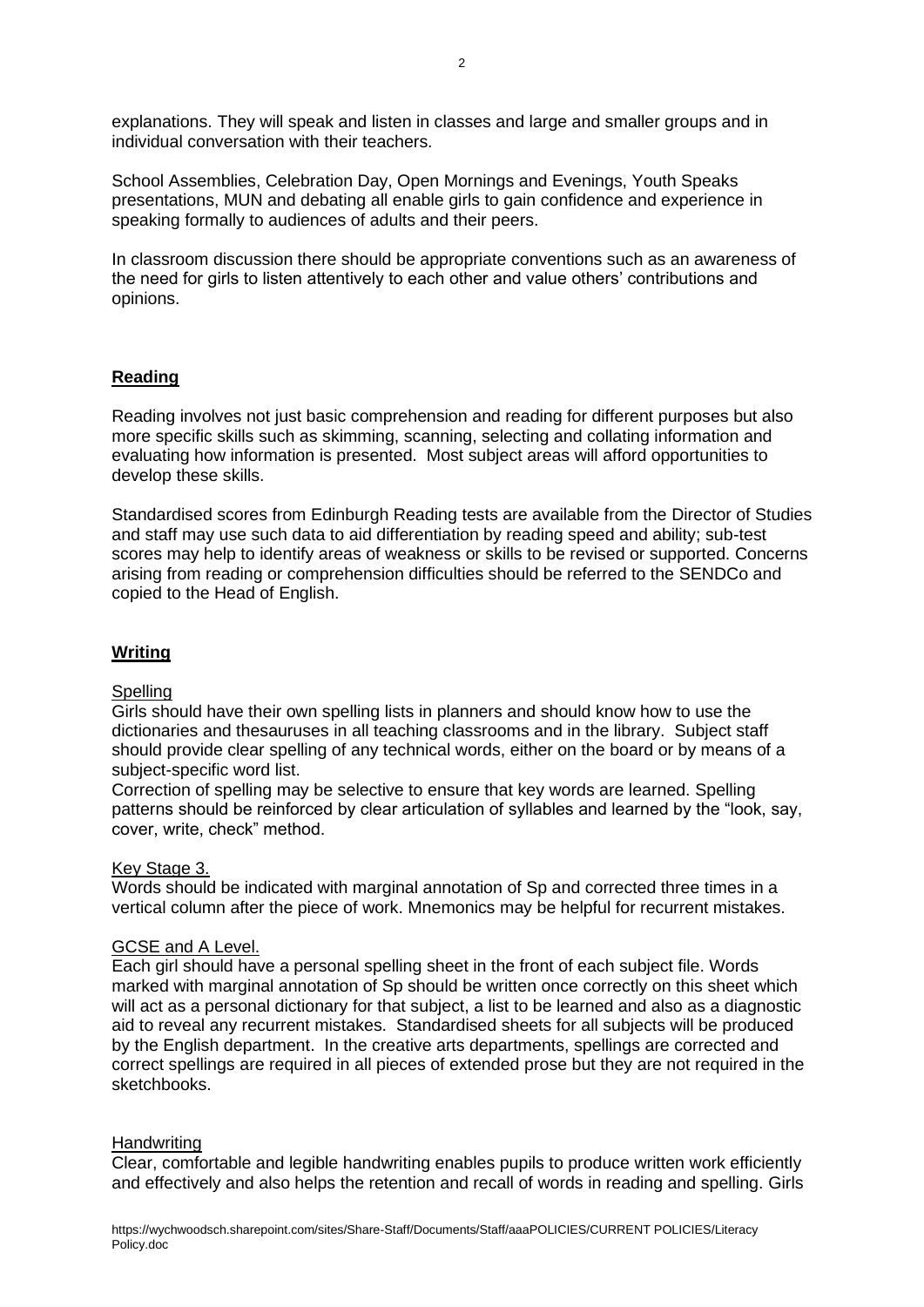The pen should be held lightly, about an inch from the point, between the thumb and first finger with the middle finger giving support. If there are problems with handwriting, consideration of the following points can aid diagnosis: body posture; position in relation to the desk; positioning of paper; amount of pressure; formation of letters in the correct direction and appropriate methods of joining.

Staff should be aware of girls with dyspraxic difficulties and offer positive support and encouragement. Handwriting club is available to girls with persistent handwriting difficulties.

# **Presentation**

Careful presentation enhances the content of written work. Girls should be issued with rough books for planning, drafting and rough work; handwritten final work in neat books and on file paper should be neat and legible.

Work should be dated and headed. Rulers should be used for underlining.

### **SEND and Dyslexia.**

Concerns about girls who show signs of dyslexia should be raised immediately with the SENDCo and the appropriate English teacher and copied to the Head of English. Screening and testing may follow and girls may be offered support lessons, a booster course or a short course in study skills to improve general literacy and organisation of written work.